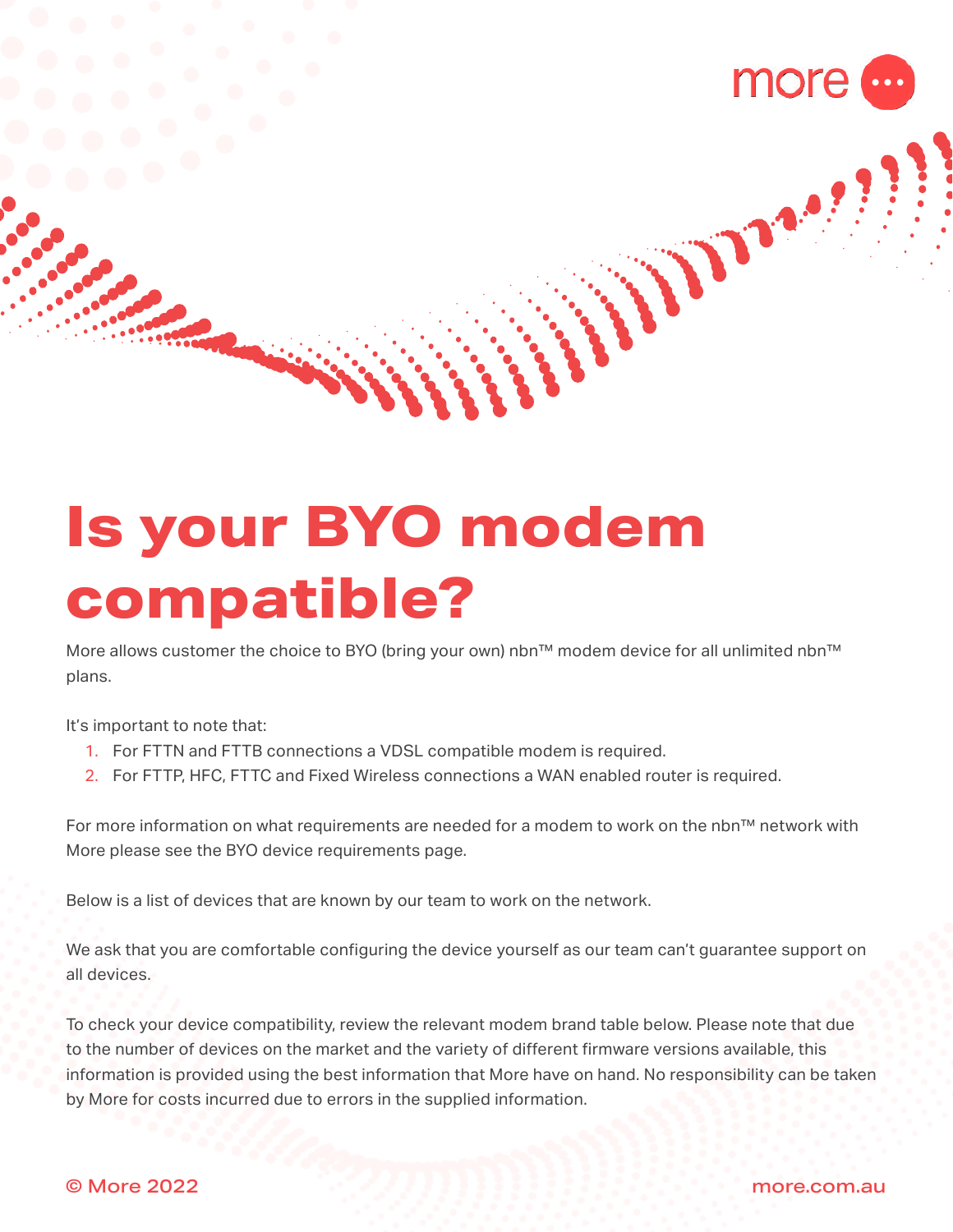

# Asus

| <b>MAKE / MODEL</b> | <b>FTTN/FTTB</b> | <b>HFC</b>   | <b>FIXED WIRELESS</b> | <b>FTTP</b>  | <b>FTTC</b> |
|---------------------|------------------|--------------|-----------------------|--------------|-------------|
| ASUS DSL - AC68U    |                  |              |                       |              |             |
| ASUS DSL AC66U      |                  |              |                       |              |             |
| Asus DSL AC52U      |                  |              | ✓                     | ✓            |             |
| Asus DSL55U         |                  |              |                       |              |             |
| Asus RT-AC5300      | $\times$         |              |                       | ✓            |             |
| Asus RT-N56U        | $\times$         |              |                       |              |             |
| Asus RT-N16         | $(\times)$       | $\checkmark$ |                       |              |             |
| Asus RT-N12         | $\times$         |              |                       |              |             |
| Asus RT-N10E        | $(\times)$       |              |                       | ✓            |             |
| Asus DSL-AC87VG     |                  |              |                       | $\checkmark$ |             |
| Asus DSL-AC88U      |                  |              |                       |              |             |

# Belkin

| <b>MAKE / MODEL</b> | <b>FTTN/FTTB</b> | <b>HFC</b>   | <b>FIXED WIRELESS</b> | <b>FTTP</b>          | <b>FTTC</b>                 | <b>VOICE PORT</b> |
|---------------------|------------------|--------------|-----------------------|----------------------|-----------------------------|-------------------|
| Belkin AC1200       | $\times$         |              | ✓                     | $\checkmark$         | $\checkmark$                | ×                 |
| Belkin N150         | $\times$         | $\checkmark$ | $\checkmark$          | $\sim$               | $\checkmark$                | ×,                |
| Belkin N300         | ×                | $\checkmark$ | $\checkmark$          | $\checkmark$         | $\left( \mathcal{S}\right)$ | $\times$          |
| Belkin N450         | ×                |              | $\checkmark$          | $\blacktriangledown$ | $\mathcal{S}$               | ×                 |
| Belkin N900         | $\times$         |              |                       |                      | ✓                           |                   |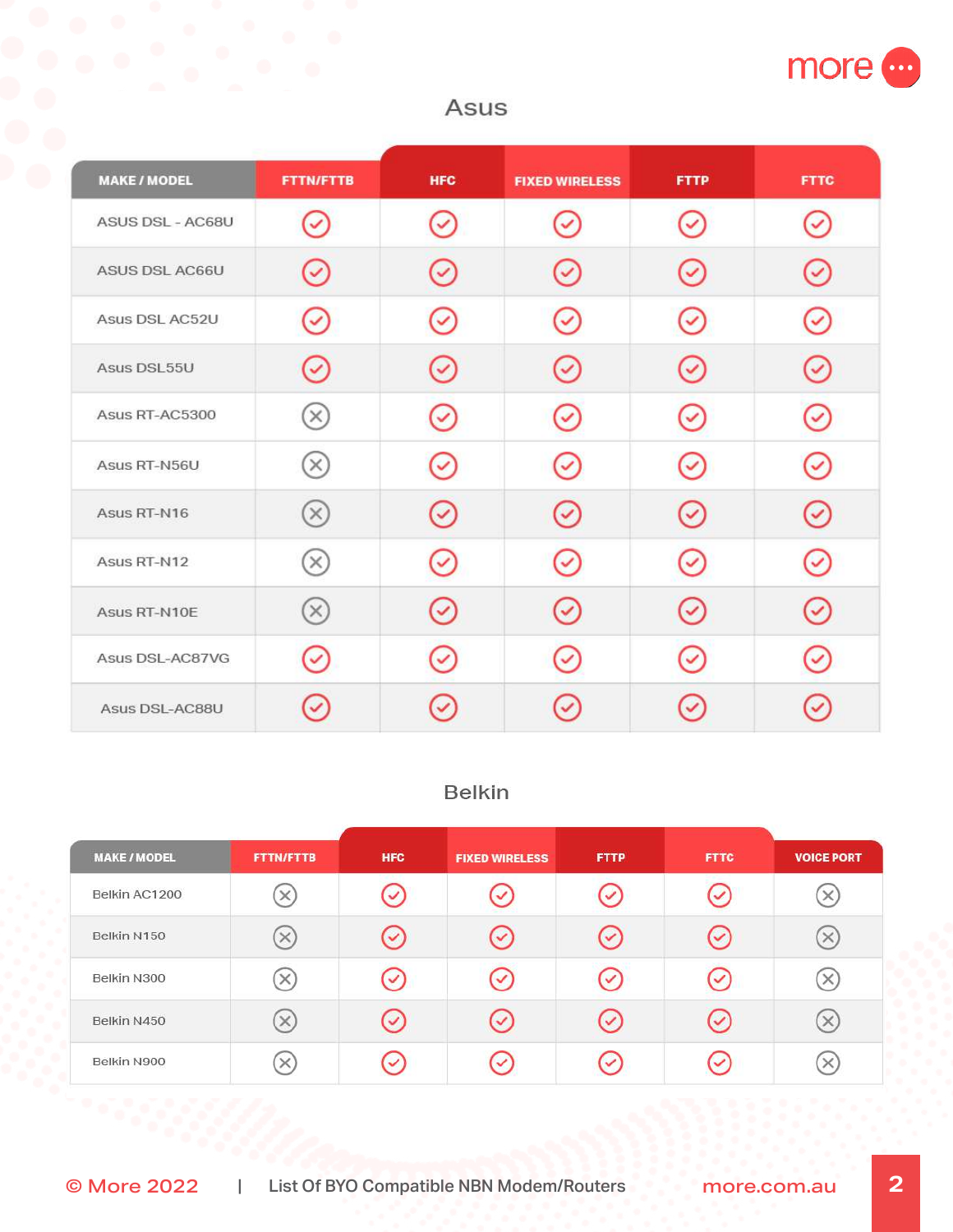

## Billion

| <b>MAKE / MODEL</b>          | <b>FTTN/FTTB</b> | <b>HFC</b> | <b>FIXED WIRELESS</b> | <b>FTTP</b> | <b>FTTC</b> |
|------------------------------|------------------|------------|-----------------------|-------------|-------------|
| BILLION BIPAC7800VDP(O)X     |                  |            |                       | ✓           |             |
| BILLION D8700NEXL R2         | ✓                | ×          |                       | ×           |             |
| Billion 8900X R3             | $\checkmark$     |            |                       | ×           |             |
| Billion 8700NEXL R2          | ✓                | $\times$   |                       | $\times$    |             |
| Billion 8700VAX / VAXL / AXL |                  |            |                       | ✓           |             |

# **ZTE**

| <b>MAKE / MODEL</b>                                 | <b>FTTN/FTTB</b> | <b>HFC</b> | <b>FIXED WIRELESS</b> | <b>FTTP</b> | <b>FTTC</b> |
|-----------------------------------------------------|------------------|------------|-----------------------|-------------|-------------|
| ZTE H268A<br>[아이들 2016년 발전 발표] 2018년 1박 2019년 2019년 |                  |            |                       |             |             |

# Linksys

| <b>MAKE / MODEL</b> | <b>FTTN/FTTB</b> | <b>HFC</b> | <b>FIXED WIRELESS</b> | <b>FTTP</b> | <b>FTTC</b> |
|---------------------|------------------|------------|-----------------------|-------------|-------------|
| Linksys X6200       |                  | ×)         | ×                     | ×           |             |
| Linksys X1000       |                  | $\times$   | X)                    | ×           |             |
| Linksys X2000       |                  | $\times$   | X)                    | ×           |             |
| Linksys X3000       |                  | X)         | ×                     | $\times$    |             |
| Linksys X3500       |                  | ×          |                       |             |             |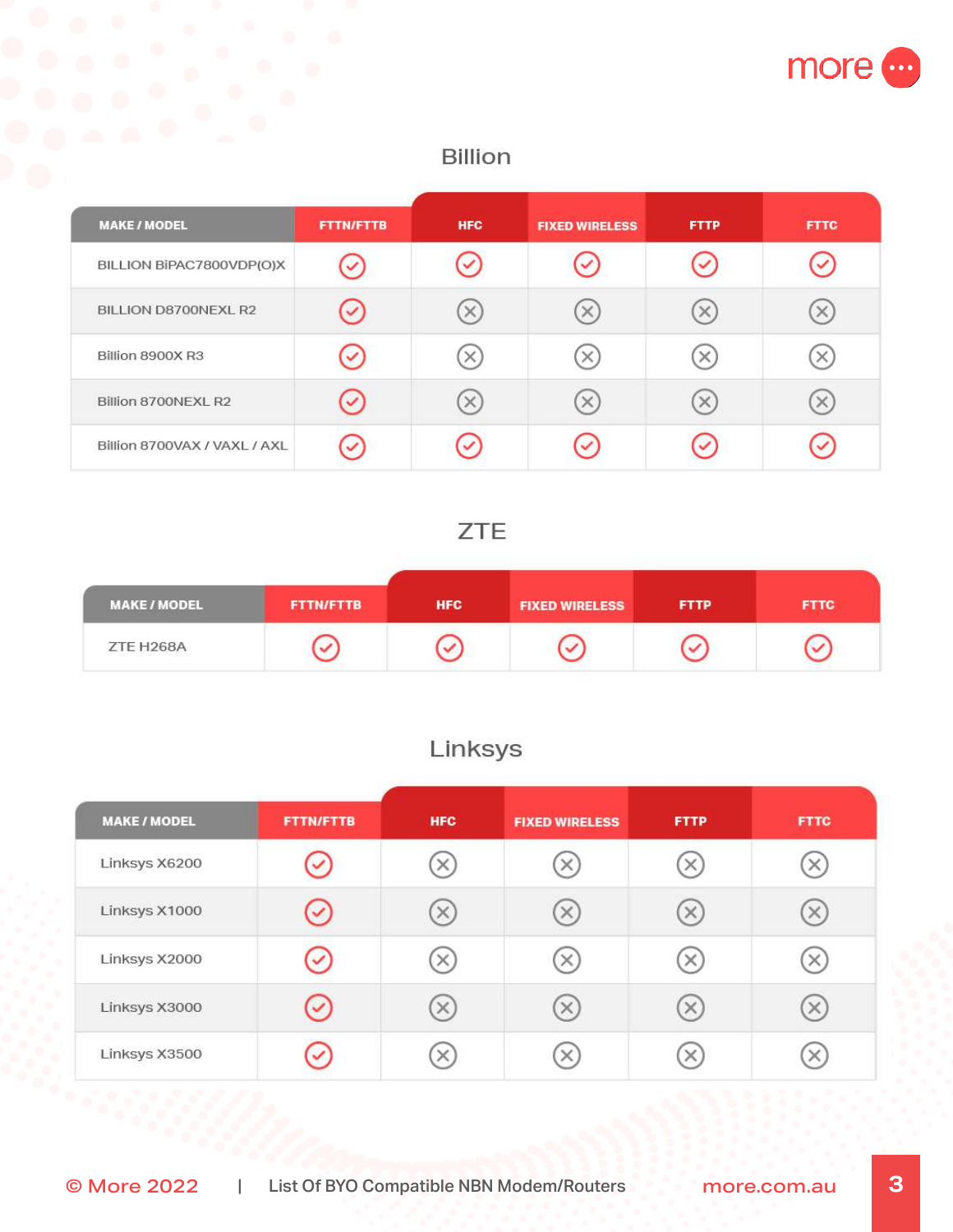

## D-Link

| <b>MAKE / MODEL</b>              | <b>FTTN/FTTB</b>                        | <b>HFC</b>     | <b>FIXED WIRELESS</b>      | <b>FTTP</b>                 | <b>FTTC</b>                            |
|----------------------------------|-----------------------------------------|----------------|----------------------------|-----------------------------|----------------------------------------|
| DLINK DSL - 2900AL               | $(\times)$                              | $(\checkmark)$ | Q                          | $(\checkmark)$              | $\boldsymbol{\mathcal{L}}$             |
| DLINK DSL - 2877AL               | $\rm \sim$                              | $\checkmark$   | Ç                          | $\hat{\mathcal{Q}}$         | ☑                                      |
| D-LINK DSL2750U                  | $(\times)$                              | $\rm \sim$     | $\tilde{Q}$                | $\sim$                      | $\boldsymbol{\omega}$                  |
| D-LINK DSL2900                   | $(\times)$                              | $\checkmark$   | $\omega$                   | $\rm \sim$                  | $\hat{\mathcal{S}}$                    |
| D-LINK DSL2544N                  | $(\times)$                              | $\checkmark$   | ☑                          | Ø                           | $\mathcal{S}$                          |
| D-LINK DSL-4320L<br>(TAIPAN)     | $\bm{\mathcal{S}}$                      | $\checkmark$   | $\boldsymbol{\mathcal{S}}$ | $\left( \downarrow \right)$ | $\sim$                                 |
| D-Link TalkBox2800<br>(DVA-2800) | $\overline{Q}$                          | $(\times)$     | $(\times)$                 | $(\times)$                  | $\hat{\mathbf{x}}$                     |
| D-Link 2888A<br>(PHYTHON)        | $(\times)$                              | $\checkmark$   | $\checkmark$               | $\omega$                    | Ø                                      |
| D-Link DSL-2877AL                | $(\checkmark)$                          | $(\times)$     | $(\times)$                 | $(\times)$                  | $(\times)$                             |
| D-Link DSL-G225                  | $\omega$                                | $(\times)$     | $(\times)$                 | $(\times)$                  | $(\times)$                             |
| D-Link DSL-2885A                 | $\odot$                                 | $(\times)$     | $(\times)$                 | $(\times)$                  | $(\times)$                             |
| D-Link DSL-2888A                 | $\odot$                                 | $(\times)$     | $(\times)$                 | $(\times)$                  | $\begin{pmatrix} \times \end{pmatrix}$ |
| D-Link DSL-3900<br>(VIPER)       | $\odot$                                 | $(\times)$     | $(\times)$                 | $(\times)$                  | $(\times)$                             |
| D-Link DSL-4320L                 | $\heartsuit$                            | $(\times)$     | $(\times)$                 | $(\times)$                  | $(\times)$                             |
| D-Link DSL-5300<br>(COBRA)       | $\odot$                                 | $(\times)$     | $\circledR$                | $(\times)$                  | $(\times)$                             |
| D-Link DIR-885L<br>AC3150        | $(\times)$<br>$\widetilde{\phantom{a}}$ | $\checkmark$   | ✓                          | $\bm{\mathcal{C}}$          | ▽                                      |
| D-Link DIR-895L                  | $\circledR$                             | $(\checkmark)$ | $\bigodot$                 | ☑                           | $\bigodot$                             |
| D-Link DIR-890L                  | $\otimes$                               | $\rm \sim$     | ♡                          | Ø                           | ☉                                      |
| D-Link DIR-882                   | $\circledR$                             | $\odot$        | $\bigodot$                 | $\bigodot$                  | $\odot$                                |
| D-Link DIR-878                   | $\circledR$                             | $\rm \sim$     | ☑                          | ᠑                           | Y                                      |
| D-Link DIR-853                   | $\circledR$                             | $\odot$        | $\odot$                    | $\bigodot$                  | $\odot$                                |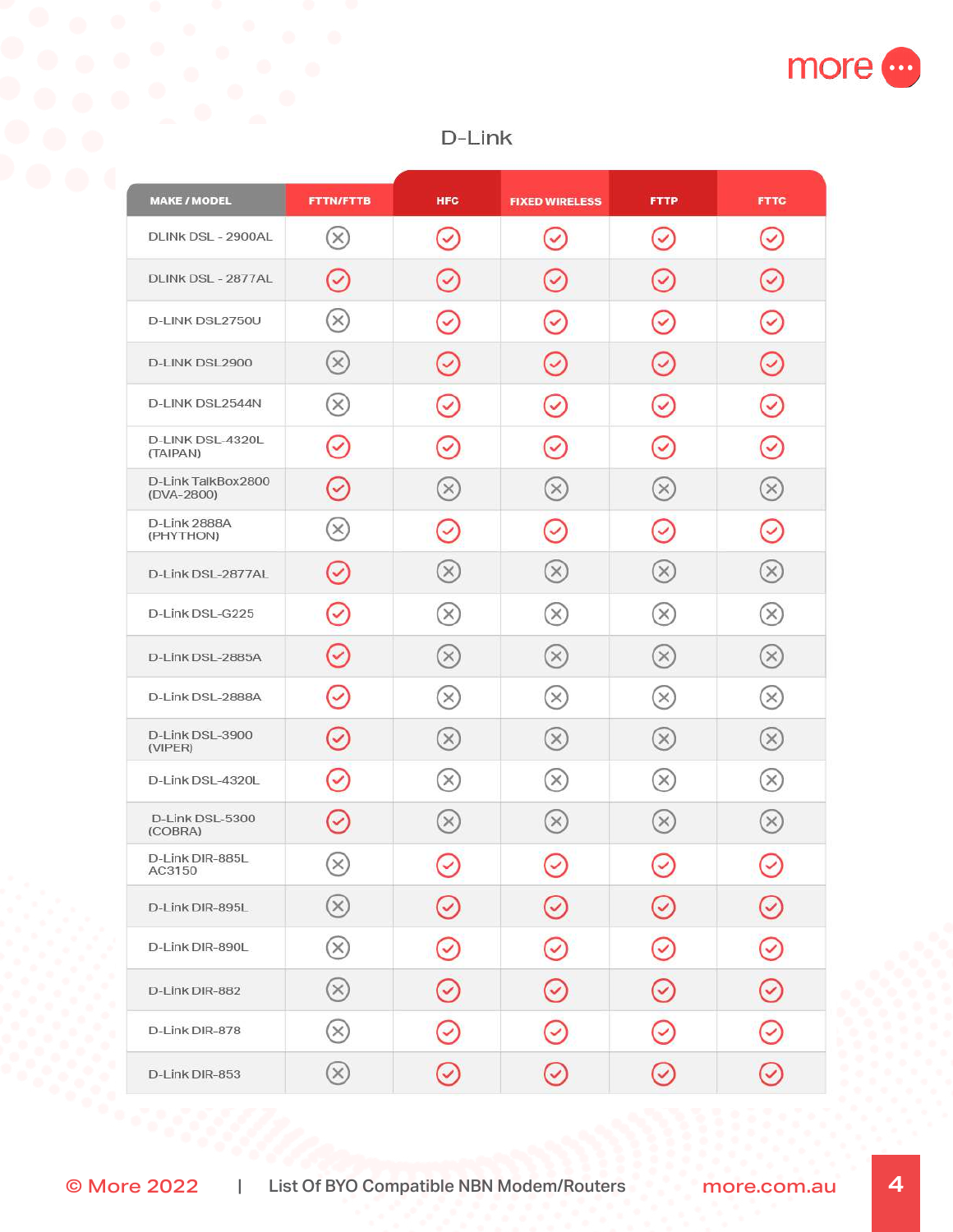

# Draytek

| <b>MAKE/MODEL</b> | <b>FTTN/FTTB</b> | <b>HFC</b> | <b>FIXED WIRELESS</b> | <b>FTTP</b> | <b>FTTC</b> |
|-------------------|------------------|------------|-----------------------|-------------|-------------|
| DrayTek Vigor130  |                  |            |                       |             |             |

# Fritzbox

| <b>MAKE / MODEL</b> | <b>FTTN/FTTB</b> | <b>HFC</b>   | <b>FIXED WIRELESS</b> | <b>FTTP</b> | <b>FTTC</b> |
|---------------------|------------------|--------------|-----------------------|-------------|-------------|
| FRITZBOX WLAN7390   | ✓                | ×            | ×                     | ×           |             |
| AVM FRITZ!Box 7490  | $\checkmark$     | ×            | $\times$              | ×           | $\times$    |
| AVM FRITZ!Box 7590  | ✓                | ×            | $\times$              |             |             |
| FRITZBOX 7530       | ✓                | $\checkmark$ | $\sim$                |             | ✓           |

#### Huawei

| <b>MAKE / MODEL</b> | <b>FTTN/FTTB</b> | <b>HFC</b> | <b>FIXED WIRELESS</b> | <b>FTTP</b> | <b>FTTC</b> | <b>VOICE PORT</b> |
|---------------------|------------------|------------|-----------------------|-------------|-------------|-------------------|
| Huawei HG659        |                  |            |                       |             |             |                   |
| Huawei HG658        |                  |            |                       |             |             |                   |

If modem is from TPG there's a high possibility that the modem is using the latest version indicating that the modem is lock with TPG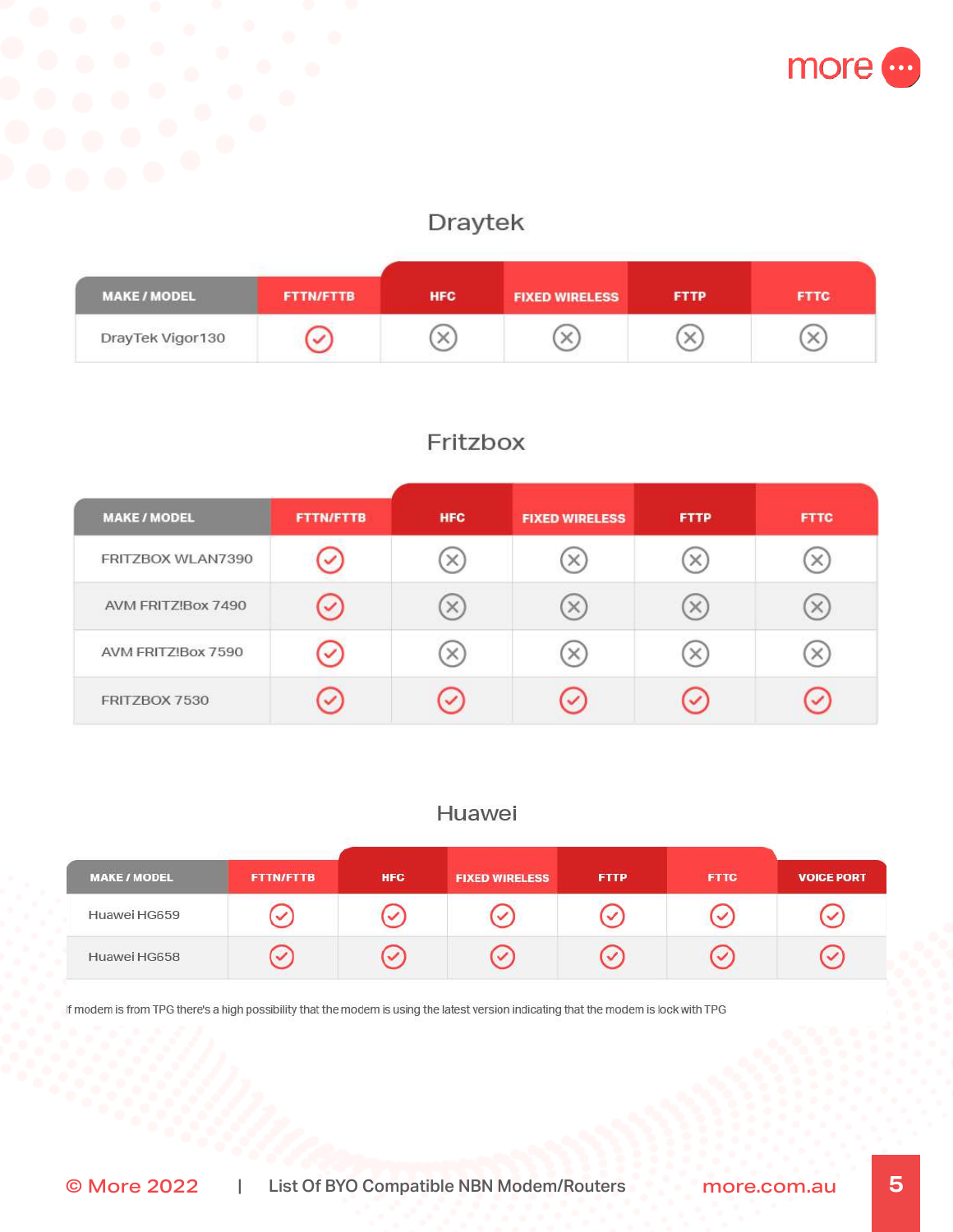more o

| <b>MAKE / MODEL</b> | <b>FTTN/FTTB</b> | <b>HFC</b> | <b>FIXED WIRELESS</b> | <b>FTTP</b>  | <b>FTTC</b> |
|---------------------|------------------|------------|-----------------------|--------------|-------------|
| Netcomm NF10WV      | ✓                |            |                       | $\checkmark$ |             |
| Netcomm NF18ACV     |                  |            |                       |              |             |
| Netcomm NF10W       |                  |            |                       | $\checkmark$ |             |
| Netcomm NF5         | $\times$         |            |                       |              |             |
| Netcomm NF17ACV     | $\checkmark$     |            |                       | $\checkmark$ |             |
| Netcomm NL19ACV     |                  |            |                       |              |             |
| Netcomm NF4V        |                  |            |                       | $\checkmark$ |             |
| Netcomm NF8AC       |                  |            | ✓                     |              |             |
| Netcomm NF12        | $(\times)$       | $\times$   | $\times$              |              | $\times$    |
| Netcomm NF18        |                  |            |                       |              |             |

# Netcomm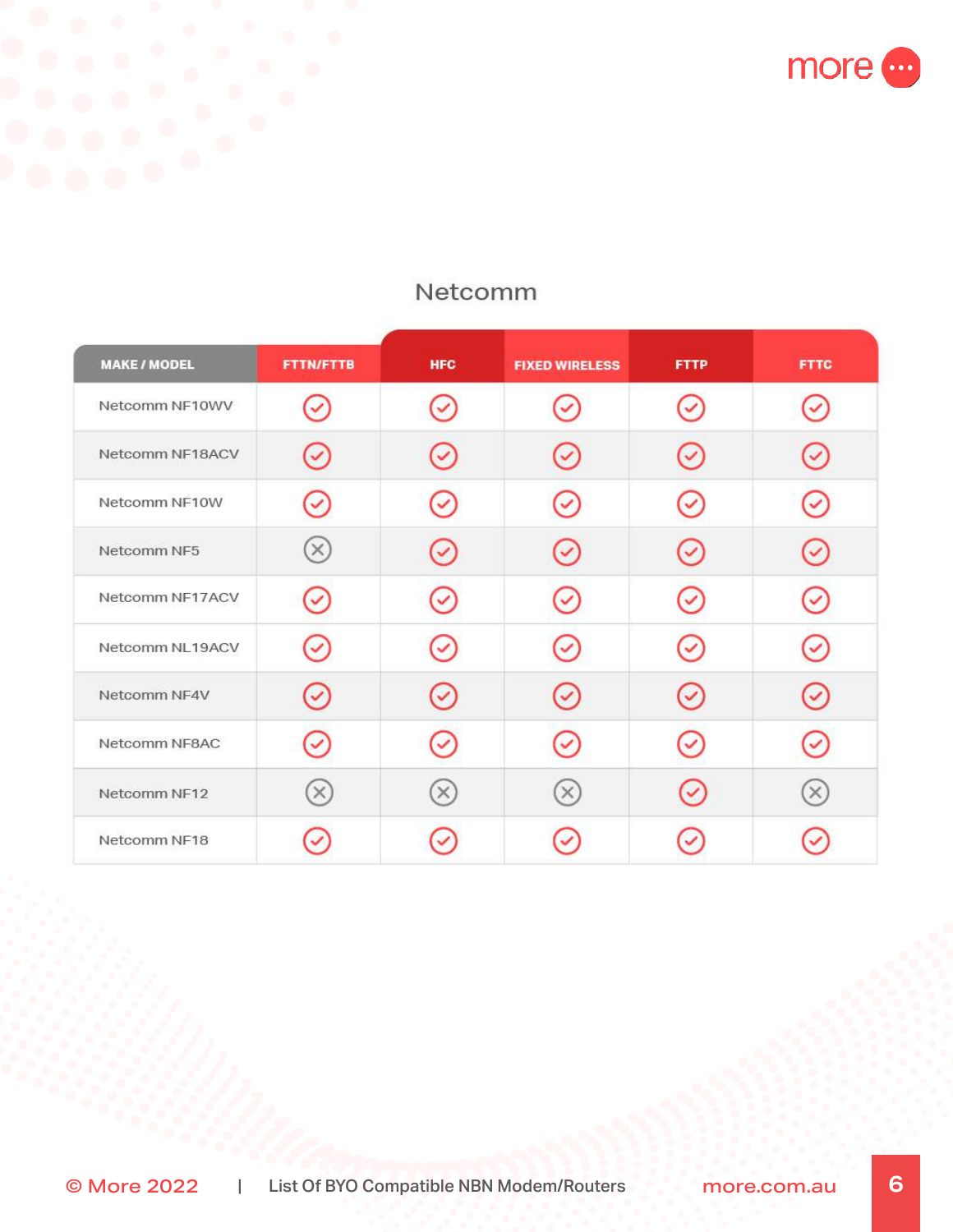

#### Netgear

| <b>MAKE/MODEL</b>                 | <b>FTTN/FTTB</b>           | <b>HFC</b>            | <b>FIXED WIRELESS</b> | <b>FTTP</b>              | <b>FTTC</b>        |
|-----------------------------------|----------------------------|-----------------------|-----------------------|--------------------------|--------------------|
| NETGEAR D7800                     | Ø                          | Ø                     | $\bullet$             | $\omega$                 | ⊻                  |
| NETGEAR D7000                     |                            |                       | ✓                     |                          |                    |
| NETGEAR DM200                     | $\rm \sim$                 | $\times$              | $\otimes$             | $\otimes$                | $\widehat{\times}$ |
| NETGEAR D6400                     | $\rm \sim$                 | $\rm\sim$             | $(\checkmark)$        | $\rm \sim$               | z                  |
| Netgear V6510                     | Ø                          | $(\times)$            | $\mathsf{x}$          | $(\times)$               | $\times$           |
| Netgear DM200                     | $\rm \sim$                 | $(\times)$            | $(\times)$            | $(\times)$               | $\times$           |
| Netgear DSL D3600                 | $(\times)$                 | $\rm \sim$            | $(\checkmark)$        | $(\checkmark)$           | Ø                  |
| Netgear D6000                     | (×)                        | $\omega$              | $\rm \sim$            | Ø                        | 2                  |
| Netgear D6100                     | (×)                        | ▽                     | V                     | U                        |                    |
| Netgear D6200                     | (×)                        | $\checkmark$          | $\checkmark$          | $\checkmark$             | ✓                  |
| Netgear D6220                     | $\checkmark$               | $\checkmark$          | $\checkmark$          | ✓                        |                    |
| Netgear D6300                     | $(\times)$                 | ☑                     | 2                     | ✓                        |                    |
| Netgear D8500                     | $\rm \sim$                 | $\checkmark$          | $\blacktriangledown$  | ▽                        | ᢦ                  |
| Netgear R6220                     | (×)                        | $\rm \sim$            | ☑                     | Z                        | Ø                  |
| Netgear R6300                     | (×)                        | $\boldsymbol{\omega}$ | Ø                     | $\overline{\mathcal{L}}$ | ☑                  |
| Netgear R6400                     | (×)                        | ✓                     | $\checkmark$          | ✓                        | ✓                  |
| Netgear R7000                     | (×)                        |                       | ᢦ                     |                          |                    |
| Netgear R7000P                    | $\times$                   |                       |                       |                          | ⊻                  |
| Netgear R8000                     | $(\times)$                 | ☑                     | ▽                     | ✓                        | ☑                  |
| Netgear R8500                     | $\otimes$                  | $\rm \sim$            | S                     | ⊻                        | ჟ                  |
| Netgear R9000                     | $\otimes$                  | $\omega$              | S                     | y                        | D                  |
| Netgear Nighthawk<br><b>XR500</b> | $\otimes$                  | $\rm \sim$            | $\bigodot$            | ✔                        | 丒                  |
| Netgear Nighthawk<br>X4S          | $\scriptstyle\rm (\times)$ | $\heartsuit$          | S                     | ⊻                        | D                  |
| Netgear Nighthawk<br><b>XR700</b> | $\circledR$                | $\rm \sim$            | S                     | ⊻                        | D                  |
| Netgear V7610                     | C                          | ⊻                     | ⊻                     | ☑                        | Y                  |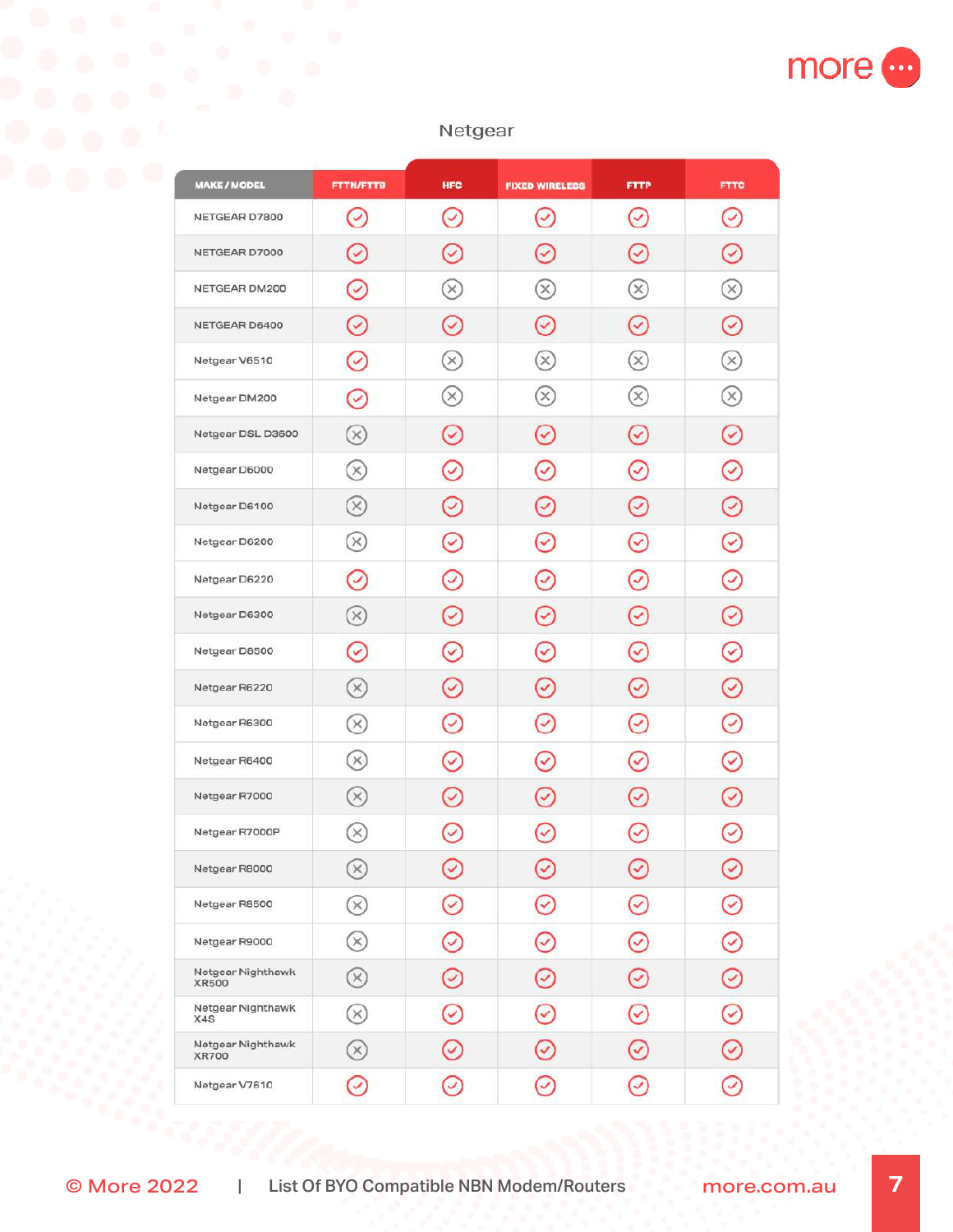

## Sagemcom

| <b>MAKE/MODEL</b>                      | <b>FTTN/FTTB</b> | <b>HFC</b> | <b>FIXED WIRELESS</b> | <b>FTTP</b> | <b>FTTC</b> |
|----------------------------------------|------------------|------------|-----------------------|-------------|-------------|
| Sagemcom F@st-5355                     |                  | ×          | ×                     | $\times$    |             |
| Sagemcom F@st 3864V3<br>OP / 3864V3 AC | ✓                | $\times$   | $\times$              | $\times$    | $\times$    |
| Sagemcom F@st-5355                     | $\checkmark$     | $\times$   | ×                     | $\times$    | $\times$    |

### Technicolor

| <b>MAKE / MODEL</b>                       | <b>FTTN/FTTB</b> | <b>HFC</b> | <b>FIXED WIRELESS</b> | <b>FTTP</b> | <b>FTTC</b>  | <b>VOICE PORT</b> |
|-------------------------------------------|------------------|------------|-----------------------|-------------|--------------|-------------------|
| Technicolor DJA0231/<br>(Arcadyan LH1000) |                  |            |                       |             | $\checkmark$ |                   |
| Technicolor TG789vac V2                   |                  |            | $\checkmark$          |             | $\checkmark$ |                   |
| Technicolor TG799vac                      |                  |            |                       |             | $\checkmark$ |                   |
| Technicolor TG797NV3                      |                  |            |                       |             |              |                   |
| Technicolor DJA0230                       |                  |            |                       |             | $\checkmark$ |                   |
| Technicolor DJN2130                       |                  |            | $\checkmark$          |             | $\checkmark$ |                   |
| Technicolor TG800vac                      |                  |            |                       |             |              |                   |
| Technicolor TG799vac                      |                  |            |                       |             |              |                   |

# Tenda

| <b>MAKE / MODEL</b> | <b>FTTN/FTTB</b> | <b>HFC</b> | <b>FIXED WIRELESS</b> | <b>FTTP</b> | <b>FTTC</b> |
|---------------------|------------------|------------|-----------------------|-------------|-------------|
| TENDA D1202         |                  |            |                       |             |             |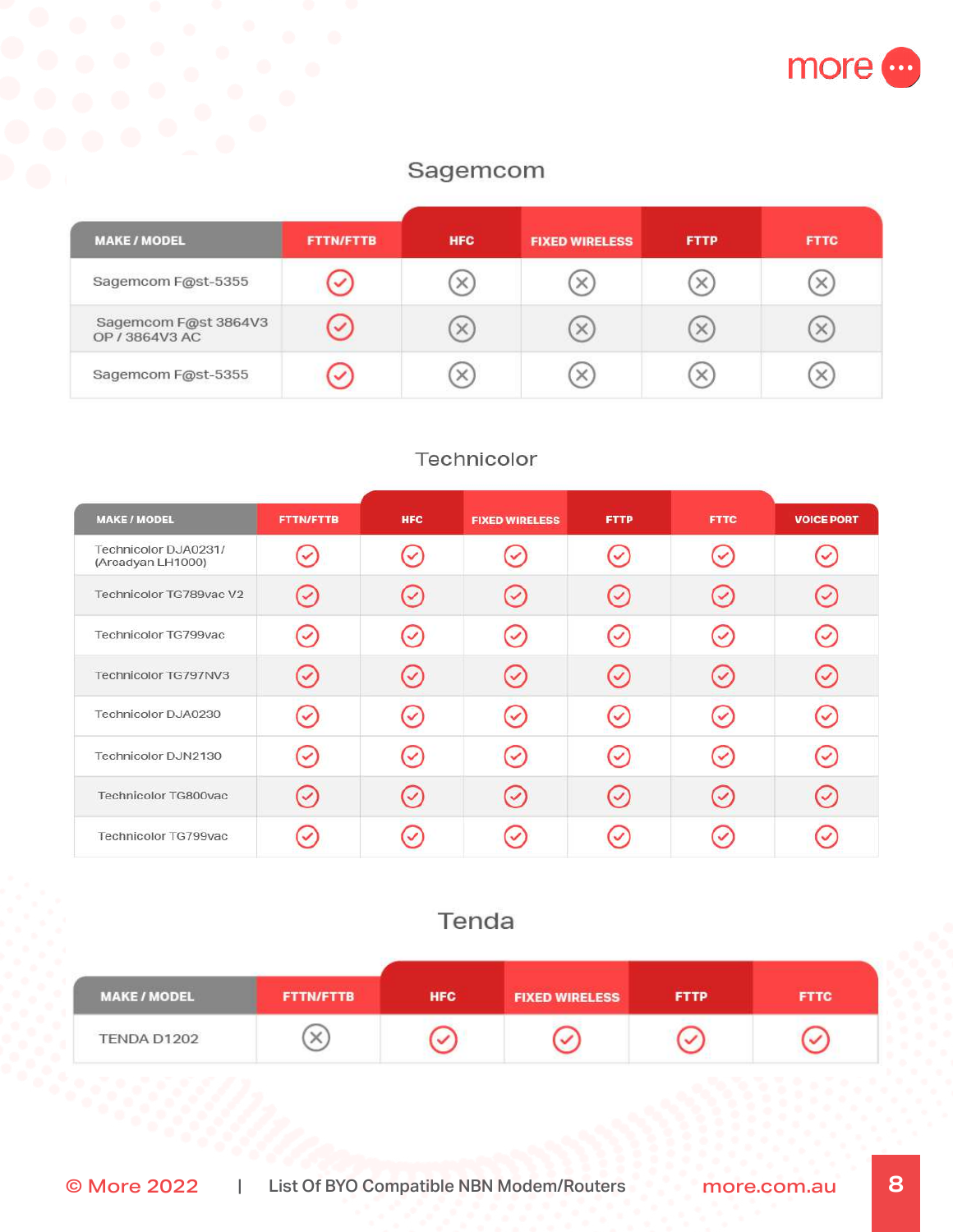

## TP-Link

| <b>MAKE / MODEL</b>                         | <b>FTTN/FTTB</b>       | <b>HFC</b>    | <b>FIXED WIRELESS</b>      | <b>FTTP</b>        | FTTC                |
|---------------------------------------------|------------------------|---------------|----------------------------|--------------------|---------------------|
| TP-Link Archer A5                           | $(\times)$             | ⊙             | O                          | ⊙                  | ⊙                   |
| TP-Link Archer A6                           | $(\times)$             | C             | ⊘                          | ☉                  | ⊘                   |
|                                             | $(\times)$             |               |                            |                    | Ò                   |
| TP-Link Archer A7                           |                        | 3             | E                          | 3                  |                     |
| TP-Link Archer C1200<br>TP-Link Archer C2   | $(\times)$             | 3             | C                          | T                  | ☉                   |
|                                             | $(\times)$             | 3<br>C        | C                          | E                  | ☉                   |
| TP-Link Archer C20                          | $(\times)$             |               | C                          | C                  | Ø                   |
| TP-Link Archer C20i<br>TP-Link Archer C2300 | (×)<br>$(\times)$      | ଡ<br>Ø        | C<br>C                     | $\odot$<br>Ø       | ⊘<br>Ø              |
|                                             |                        | 3             |                            | ☉                  |                     |
| TP-Link Archer C25<br>TP-Link Archer C2600  | $(\times)$             |               | Ø                          |                    | ☉                   |
|                                             | $\otimes$              | ☉             | C                          | Ø                  | ⊘                   |
| TP-Link Archer C3150                        | $(\times)$             | ව             | Ø                          | ⊗                  | ☉                   |
| TP-Link Archer C3150 V2                     | $^{\circledR}$         | ☉             | C                          | ☉                  | ☉                   |
| TP-Link Archer C3200                        | $^{\circledR}$         | ⊗             | ☺                          | ☉                  | $\hat{\mathcal{O}}$ |
| TP-Link Archer C4000                        | ⊗                      | 3             | C                          | ☉                  | ☉                   |
| TP-Link Archer C5                           | ⊗                      | Ͽ             | ☺                          | Ͽ                  | Э                   |
| TP-Link Archer C50                          | $\otimes$              | 3             | C                          | 3                  | ☉                   |
| TP-Link Archer C5400                        | ⊗                      | 3             | ☉                          | 3                  | Ͽ                   |
| TP-Link Archer C5400X                       | $(\times)$             | 3             | C                          | 3                  | ☉                   |
| TP-Link Archer C58                          | $(\times)$             | 3             | E                          | 9                  | Э                   |
| TP-Link Archer C58HP                        | $(\times)$             | 3             | ⊘                          | 3                  | Э                   |
| TP-Link Archer C59                          | $(\times)$             | 3             | Ø                          | 3                  | 3                   |
| TP-Link Archer C6                           | $(\times)$             | E             | $\rm \sim$                 | ☑                  | ☉                   |
| TP-Link Archer C60                          | $(\times)$             | 3             | ℭ                          | 3                  | S                   |
| TP-Link Archer C7                           | $(\times)$             | E             | $(\check{\,})$             | ☑                  | ☑                   |
| TP-Link Archer C8                           | $\scriptstyle\rm{(x)}$ | 3             | C                          | 3                  | D                   |
| TP-Link Archer C9                           | $(\times)$             | 3             | C                          | E                  | ☉                   |
| TP-Link Archer D7                           | ×                      | 3             | C                          | 3                  | C                   |
| TP-Link Archer D9                           | Q,                     | C             | C                          | C                  | ⊘                   |
| TP-Link Archer VR1600v                      | ⊙                      | 3             | C                          | S                  | ⊘                   |
| TP-Link Archer VR1600v V1                   | ⊘                      | ල             | O                          | ☉                  | ⊘                   |
| TP-Link Archer VR200v v2                    | ⊘                      | 8             | $\scriptstyle\rm (\times)$ | $^\infty$          | ⊗                   |
| TP-Link Archer VR200v v2                    | $^{\circledR}$         | C             | ☺                          | ☉                  | Ø                   |
| TP-Link Archer VR2600                       | $^\circledR$           | 3             | C                          | 3                  | 3                   |
| TP-Link Archer VR2800                       | $(\times)$             | C             | C                          | E                  | ☉                   |
| TP-Link Archer VR400                        | (×)                    | O             | ☉                          | $\varpi$           | Ø                   |
| TP-Link Archer VR500v V1                    | $_{\odot}$             | ☺             | Ø                          | O                  | ⊘                   |
| TP-Link Archer VR600v V2                    | ☉                      | 3             | T                          | 3                  | $\odot$             |
| TP-Link Archer VR900                        | ⊘                      | ☉             | Ø                          | 3                  | $\circledcirc$      |
| TP-Link Deco X90                            | $^{\circledR}$         | $\odot$       | $\odot$                    | 3                  |                     |
| TP-Link Deco X73-DSL                        | $_{\odot}$             | Ø             | $\odot$                    | ☉                  |                     |
| TP-Link Deco X68                            | ⊗                      | ☉             | Ø                          | ☉                  |                     |
| TP-Link Deco X60                            | $^{\circledR}$         | Ø             | $\odot$                    | $\odot$            |                     |
| TP-Link Deco X20                            | ⊗                      | ☉             | ☉                          | ☉                  | $\odot$             |
| TP-Link Deco X20-DSL                        | ⊘                      | ☉             | $\odot$                    | ☉                  | $\tilde{\Theta}$    |
| TP-Link Deco X20-4G                         | ⊗                      | ☉             | $\odot$                    | ☉                  | $\circledcirc$      |
| TP-Link Deco Voice X20                      | ⊗                      | $\hat{\phi}$  | $\hat{\mathcal{O}}$        | $\hat{\bm{\odot}}$ |                     |
| TP-Link Deco X25                            | ⊗                      | 0             | Ø                          | ☉                  | $\odot$             |
| TP-Link Deco M9 Plus                        | $^{\circledR}$         | Ø             | $_{\odot}$                 | Ø                  |                     |
| TP-Link Deco M5                             | ⊗                      | 3             | ⊗                          | 3                  | $\odot$             |
| TP-Link Deco M4                             | ⊗                      | $^\copyright$ | $\odot$                    | $\odot$            | $\odot$             |